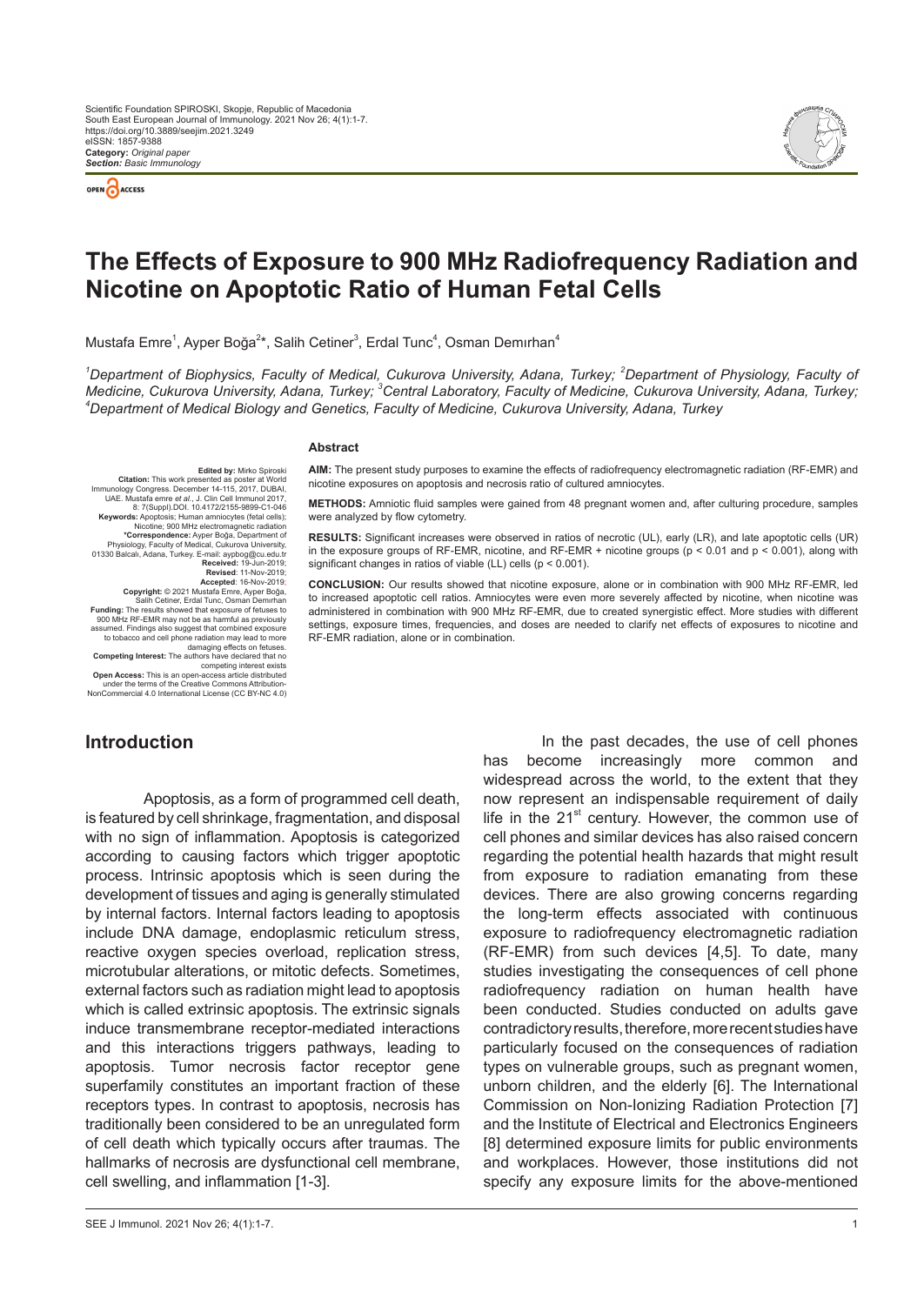vulnerable groups [6]. Specific absorption rate (SAR) specifies the rate of RF-EMR absorbed by human tissues. This rate was determined by the European Union and the United States as 2.0 W/kg and 1.6 W/ kg, respectively. However, today, we still do not know whether exposure to RF-EMR within SAR limits has any effect on fetuses [9].

More than 60 years ago, the first important data regarding the carcinogenic effects of tobacco smoke have been reported [10]. Nicotine is an important compound found in tobacco smoke and appears to play a significant role in the etiology of many diseases and disorders [11]. Nicotine also causes DNA damage which might trigger apoptosis [12]. Some researchers have proposed that nicotine shows apoptosis causing effects on the fetal cells, possibly by increasing oxidative stress in relevant fetal sites [13]. Many studies also showed that tobacco smoke and its biological byproducts can cause DNA damage and are directly involved in the triggering of cancers [14,15]. Despite cigarette smoking is a leading cause of numerous harmful obstetrical and fetal consequences, approximately 15–20% of all women maintain their smoking habit during pregnancy. More than 4800 different compounds are found in smoke of tobacco and approximately 60 of these compounds are carcinogenic to animals and humans (Group 1) (IARC) [16]. Nicotine exposure during intrauterine life might lead to long-term persistent results on extrauterine life [17]. Nicotine which is also accepted as a drug shows significant cultural, economic, and health impacts and implications on society [18-21]. In this study, we aimed to assay the effects of RF-EMR and nicotine exposures on apoptosis and necrosis ratio of cultured amniocytes.

## **Materials and Methods**

### *Sample obtaining*

Amniotic fluid samples were collected from pregnant women with gestational ages of more than 14 week, for examining the consequences of RF-EMR exposure and nicotine sulfate (Acros Organics, product 41565, cas no: 65-30-5, New Jersey) administration on amniocytes.

Those women were applied to Gynecology and Obstetrics Department of Balcali Research and Training Hospital in Cukurova University for routine pregnancy examination and prenatal chromosome analysis. Five milliliters of amniotic fluid samples were taken from patients, 48 pregnant women, under sterile conditions and those samples were rapidly transferred to our laboratory, culture laboratory of Medical Biology and Genetics Department of Çukurova University. The experimental protocols were approved by the local non-interventional clinical research ethics committee of the Cukurova University Medical Sciences (Meeting/ decision number: 030/21). In the implementation of the procedures of this study, NIH guidelines for research using human specimens, cell lines, or data were followed.

#### *RF-EMR exposure system and design*

In this study, the cultured fetal cells were irradiated using GSM signal generator obtained from set Electronic, Co. Ltd. (Model GHZ2011X, Sakarya, Turkey). A radiofrequency of 900 MHz (equivalent to signal produced by any digital mobile phone for personal usage) was applied using frequencymodulated continuous waves (wave impedance  $=$   $E$ (Electric field strength)/H(magnetic field strength) = Z (Wave Impedance); 373  $\Omega$ ). The signals were amplitude modulated by rectangular pulses with a repetition frequency of 217 Hz and a duty cycle of 1:8 (pulse width 0.576 ms), corresponding to the dominant modulation component of the GSM.

Reflection and exposure levels determining measurements were performed using a standard probe of RF measurement system (portable RF meter, TES-593, Electrosmog Meter, Taiwan). The probe measured the values indicating reflection and exposure levels throughout X, Y, and Z axes, added these vectorial values, and provided end results. In the area of the samples, electric and magnetic field strengths were measured as 26 V/m ± 9% and 0.067 A/m, respectively. The average power density (ExH) was measured using a calibrated detector and radiofrequency EMF meter and the value was recorded as  $1.74$  W/m<sup>2</sup>. The distance between antenna and culture flasks was kept at 1 cm, which is accepted as the possible shortest distance in such a setting. The electromagnetic dose and the SAR were calculated according to electric field density (V/m) and power density  $(V/m^2)$  measurements. SAR values, which were calculated according to Dabrowski *et al*. – used method, ranged between 0.025 and 0.034 W/kg [22]. Consequently, under the same antenna's power and orientation conditions, average SAR value was calculated as 0.033 W/kg. The study was conducted in a chamber which can easily shield RF radiation of as high as 900 MHz and 100 dB. The cell culture flasks placed in the anechoic chamber (a cube of 20 × 20 × 20) were exposed to RF-EMR (900 MHz, 26 V/m, SAR 0.033 W/kg) for 6 h per day for 8 days. Control cultures were not exposed to RF-EMR (Figure 1).

### *Culturing procedure and flow cytometric examination*

Amniotic fluid samples in sterile syringes were transferred into 15 mL sterile tubes inside laminar flow device (Kojair) under sterile conditions. Each sample was equally divided between four tubes, each tube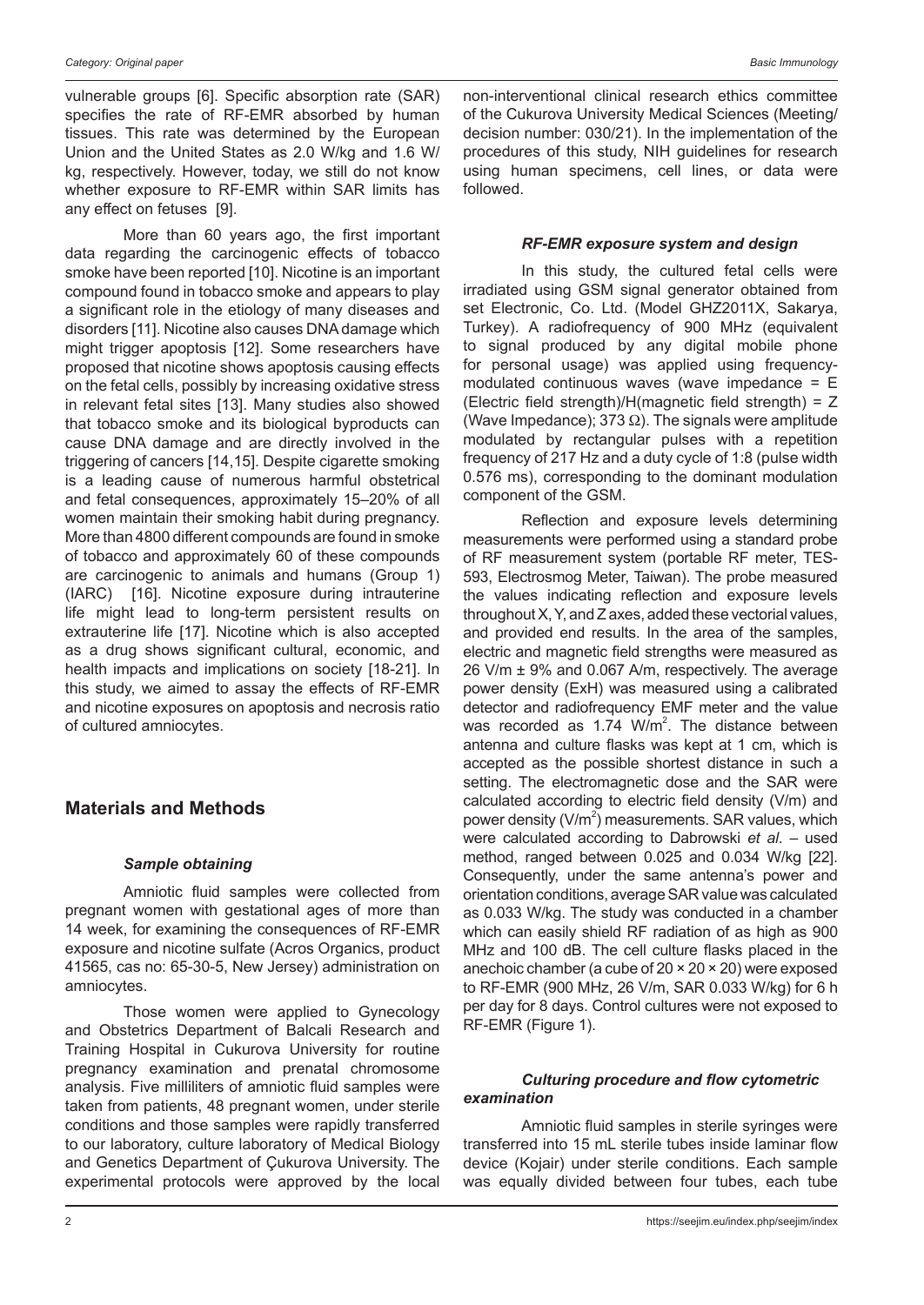

*Figure 1: During the study, a GSM signal generator was used to generate radiofrequency electromagnetic radiation (RF-EMR). The RF field was set to 25 V/m. The RF-EMR exposure system applied 900 MHz RF to fetal cells*

containing 1.25 mL fluid; thereby, four group of samples, a control group, and three study groups (RF-EMR, nicotine, and RF-EMR + nicotine exposed groups) were constituted. After centrifugation at 800 rpm for 5 min, supernatants were depleted from tubes and pellets were poured into culture flasks, containing 2 mL culturing medium, Amniochrome Plus Media (Lonza). Standard amniocyte culturing method was followed for all samples. RF-EMR group samples were cultured in the set-up described in Figure 1 without addition of nicotine sulfate. For nicotine and RF-EMR+nicotine exposed groups, at the beginning of the culturing procedure, nicotine sulfate was added to the culture flasks at the dose of 25 ng/mL (in fetal serum – range 0.5–25 ng/mL) [23]. The culture flasks were then incubated at 37 $^{\circ}$ C and under 5% CO<sub>2</sub> and adequate humidity. At the  $8<sup>th</sup>$  day of the culturing time, the culture flasks were controlled under inverted microscope, and the growth conditions of all flasks were recorded. Attached cells to flask substratum and grown cell foci were observed in all flasks. For changing flask media, old media were poured into a glass container, and fresh media were added to the flasks (2 mL for each flask) inside a laminar flow device and under sterile conditions; in the case of nicotine and RF-EMR+nicotine exposed groups, this was then followed by the addition of nicotine sulfate to the flasks at the doses of 25 ng/mL. During the 8-day culture period, samples in the RF-EMR and RF-EMR +nicotine groups were exposed to 900 MHz RF-EMR for 6 h per day. At the end of the culturing period, flasks were checked again and adequate cell growth was observed and then harvesting process was initiated.

First, colchicine (4.5 mL) was applied to each flask for 4 h; then, cell colonies that had attached to the base of the flasks were detached and suspended in Trypsin + EDTA solutions. The suspended cells were then centrifuged twice at 800 rpm for 5 min (with PBS

solution being used to wash the cells) and transferred to sterile tubes. The resulting cell suspensions were diluted and adjusted with the Annexin-V binding solution (Annexin V apoptosis assay) to obtain a cell density of  $2-3 \times 10^6$  cell/mL. Following this, a 100 µL aliquot was taken from each tube, and  $5 \mu L$  Annexin V – fluorescein isothiocyanate and 10 µL propidium iodide were added to each 100 µL aliquot. Finally, cell counts of samples were determined by flow cytometry.

#### *Statistical analysis*

The Statistical Package for the Social Sciences 11.5 package program was used for statistical analysis. For analyzing the study results, one-way analysis of variance and *post hoc* Tukey HSD for multiple comparison tests were used. p < 0.05 was accepted as indicative of statistically significant difference between groups.

#### **Results**

#### *Percentages of viable (LL), necrotic (UL), early apoptotic (LR), and late apoptotic (UR) fetal cells*

Amniocytes (cultured fetal cells) in the study groups were exposed to RF-EMR, nicotine, or a combination of RF-EMR and nicotine. The distributions and percentages of viable (LL), early apoptotic (LR), late apoptotic (UR), and necrotic (UL) fetal cells in the control, 900 MHz RF-EMR, nicotine, and 900 MHz RF-EMR + nicotine exposure groups are presented in Figures 2 and 3. Significant effects were observed in the RF-EMR, nicotine, and RF-EMR + nicotine groups as a result of exposure. The ratios of viable cell (LL)



*Figure 2: Evaluation by flow cytometric analysis of the distribution of viable (LL), early apoptotic (LR), late apoptotic (UR), and necrotic (UL) cells between the 900 MHz radiofrequency electromagnetic radiation (RF-EMR), nicotine, and 900 MHz RF-EMR + nicotine exposure groups*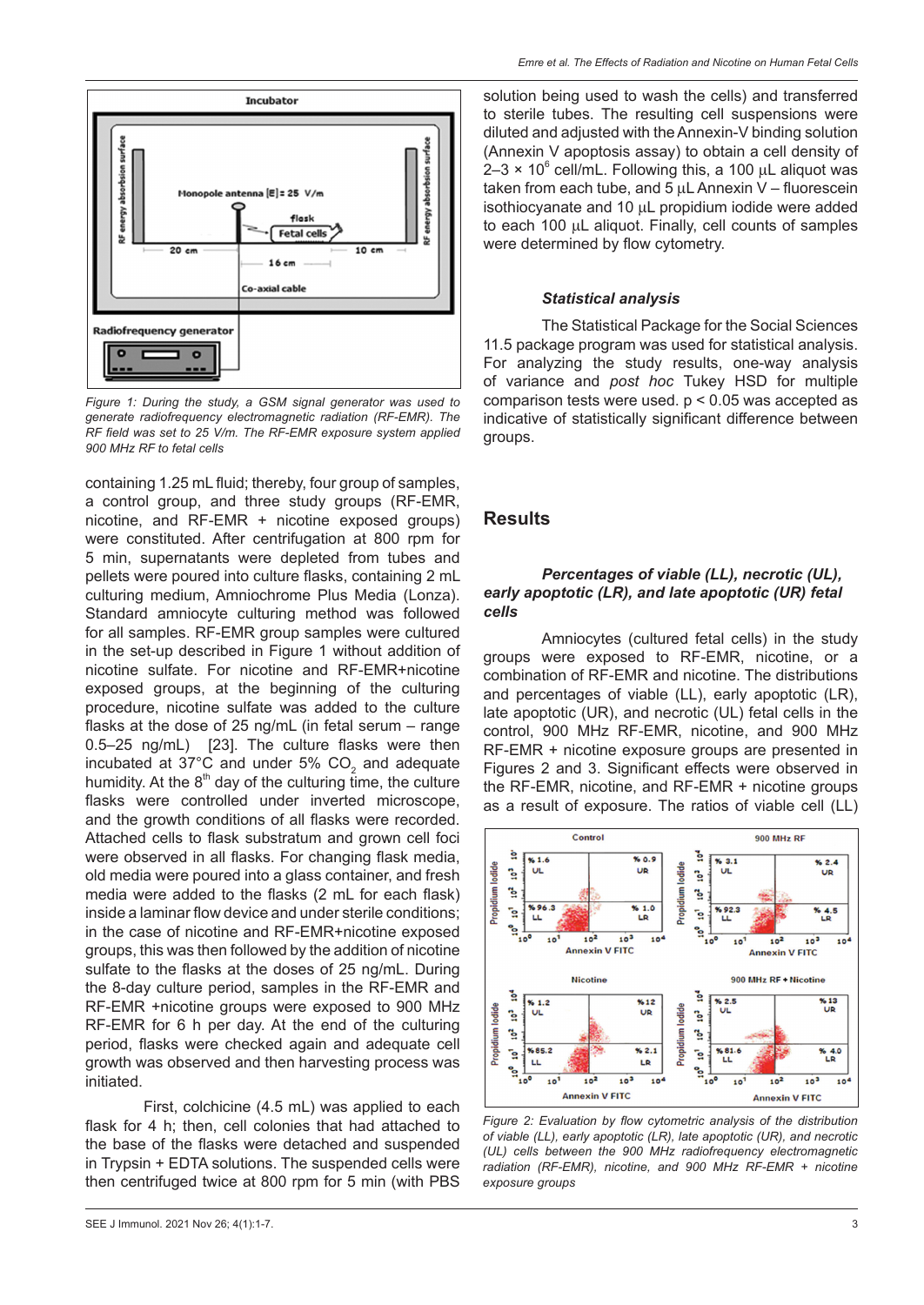

*Figure 3: The percentage of viable (LL), early apoptotic (LR), late apoptotic (UR), and necrotic (UL) fetal cells in the 900 MHz RF-EMR, nicotine, and 900 MHz RF-EMR + nicotine exposure groups*

and interactions in all aforementioned groups were F  $(3.36 = 63,943$  [ $p < 0.001$ ]). The percentages of viable cells of control, 900 MHz RF-EMR, nicotine, and 900 MHz RF-EMR + nicotine exposure groups were 96.2%  $\pm$  0.46, 92.2%  $\pm$  0.9, 85.1%  $\pm$  0.97, and 81.4%  $\pm$  1.01, respectively.

The percentages of viable cells in the study groups were significantly different from the percentage of viable cells in the control group ([p < 0.001] [except RF group, p = 0.008]). The percentage of necrotic cells (UL) and all group interactions was  $F(3.36 = 68.670)$ [ $p$  < 0.001]). Significant difference ( $p$  < 0.001) was observed between the percentages of necrotic cells in the 900 MHz RF-EMR exposure  $(3.1 \pm 0.09)$  and control groups (1.6%  $\pm$  0.07). In the nicotine and the 900 MHz RF-EMR + nicotine exposure groups, the percentages of necrotic cells were  $1.3\% \pm 0.09$  and  $2.6 \pm 0.136$ , respectively, showing significant difference from control group ( $p < 0.001$ ). The percentage of early apoptosis (LR) and all group interactions was  $F(3.36 = 133,549)$ p < 0.001). Significant difference (p <0.01) was observed between the percentages of early apoptotic cells in the 900 MHz RF-EMR exposure (4.5% ± 0.19) and control groups (1.01  $\pm$  0.07). In the nicotine and the 900 MHz RF-EMR + nicotine exposure groups, the percentages of early apoptotic cells were 2.1%  $\pm$  0.117 and 4.0%  $\pm$ 0.148, respectively. There is also significant difference between control and those groups (p < 0.001).

The percentage of late apoptosis (UR) and all groups interactions was F (3.36 = 204,357 [ $p < 0.001$ ]) (except RF,  $p = 0.095$ ). The percentages of late apoptotic cells of control, 900 MHz RF-EMR, nicotine, and 900 MHz RF-EMR + nicotine exposure groups were 0.9% ± 0.07, 2.47 ± 0.15, 12% ± 0.52, and 13% ± 0.71, respectively. The percentages of late apoptotic cells in the study groups were significantly different from the percentage of late apoptotic cells in the control group  $(p < 0.01)$  (Figures 2 and 3).

## **Discussion**

In all groups of the present study, the percentages of viable, necrotic, and early/late phase apoptotic cells were determined using flow cytometric methods. Annexin V is a marker that tags externalized phosphatidylserine on the membranes of cultured cells.

Since phosphatidylserine externalization occurs during the initiation phase of apoptosis, the marking of this acidic phospholipid rendered possible visualization of apoptotic cells under fluorescence microscopy [24]. After initiation of apoptosis; damaged cells (e.g., cells subject to toxin- or irradiation-related damage) will exhibit certain chemical changes and processes, free radical generation within mitochondria, and the activation of caspases. Free radical generation by mitochondria, in particular, causes oxidative damage to nuclear DNA and other cellular structures, which, in turn, triggers cell death through the extensive breakdown of nuclear DNA [24]. In combination with Annexin V, propidium iodide (Annexin V/propidium iodide system) enables researchers to distinguish viable, early apoptotic, late apoptotic, and necrotic cells through flow cytometry [25]. In the present study, flow cytometry and Annexin V/propidium iodide system were used to detect viable, early apoptotic, late apoptotic, and necrotic cells.

The potential health risks presented by EMR, in particular by GSM-like RF-EMR, are a subject of considerable interest and concern both among the public and the scientific community [26]. To date, a large number of studies have been managed regarding possible harmful effects (toxic, mutagenic, or carcinogenic effects) of RF-EMR. In our study, viable cells ratios of study groups were significantly different from viable cells ratio of control group. Similarly, in a study conducted on bronchial epithelial cell of mice, it was reported that exposure to nicotine at concentrations of 1.25 mM (approximately 200 ng/ml), 2.5 mM, and 5 mM decreased cell viability to approximately 70%, 50%, and 20%, respectively; so, study results showed that nicotine exposure decreased cell viability in a dosedependent manner [27]. In another study conducted on MG-63 osteoblast-like cells, it was reported that cell viability decreased to beneath 60% (cell viability, % of control) on exposure to 5 mM nicotine with the duration of 72 h [28].

In comparison to our results, those studies reported more dramatically decreased viable cell proportions on exposure to more concentrated doses of nicotine. In a study investigated the effect of 900 MHz RF radiations on the human hepatocellular carcinoma cell line, Hep G2 cells, for an exposure periods of 1, 2, 3, and 4 h, it was reported that significant decreases were observed in ratios of viable cells in study samples of 3 and 4 h exposure times (48% and 41%, respectively) compared to controls  $(57%)$  ( $p < 0.05$ ) [29]. In another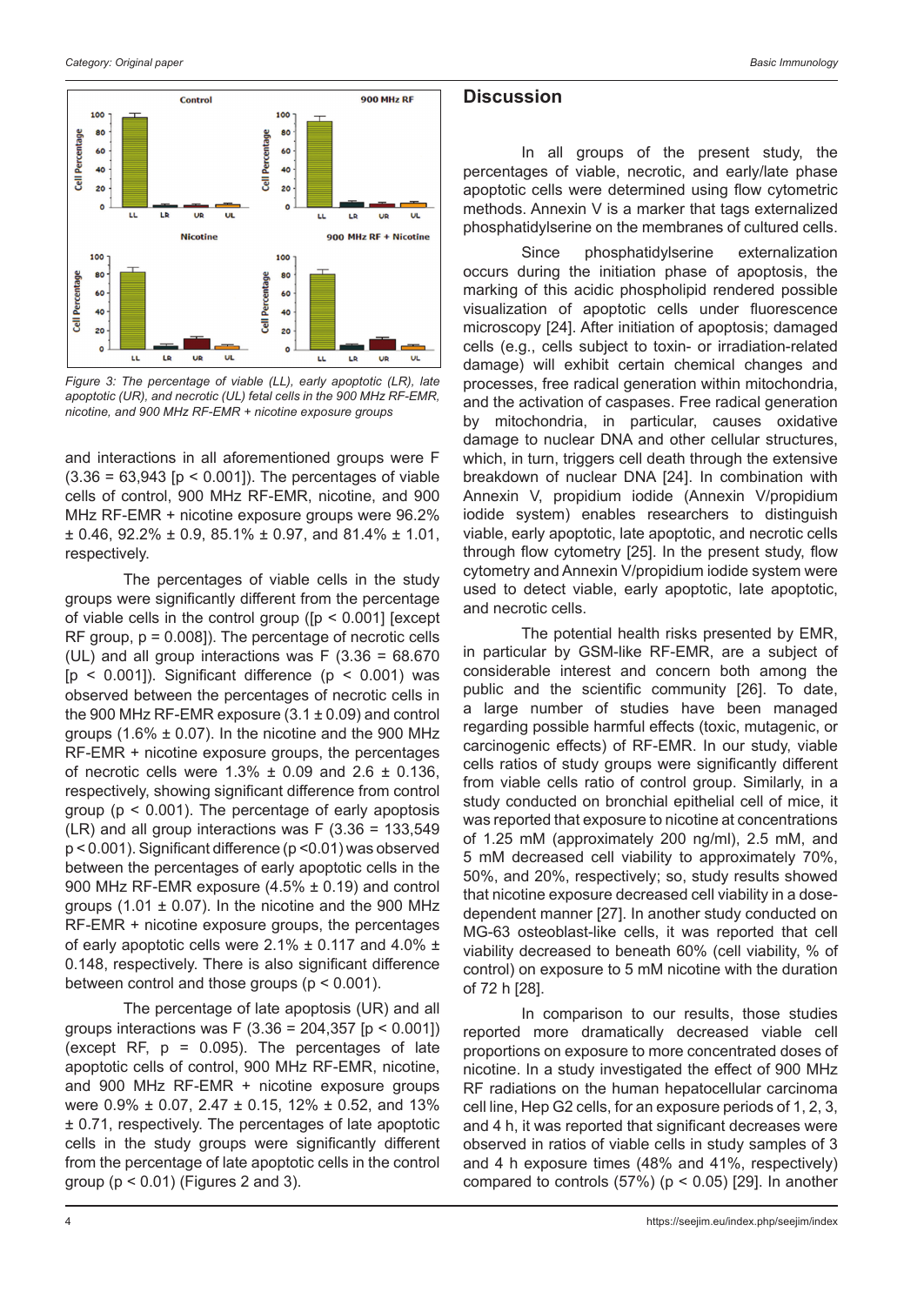study, the effects of 960 MHz microwave radiations on human epithelial amnion cells were examined. After 40 min exposure, it was reported that cell proliferation ratio was significantly decreased, a decrease of 10.3% at SAR of 2.1 mW kg<sup>-1</sup> ( $p$  < 0.05) [30].

It is a well-known phenomenon that radiation has an effect of inducing necrosis. This effect of radiation is used in radiotherapy with the aim of eliminating harmful neoplastic cells in targeted tissues. Therefore, radiotherapy, particularly gamma radiation therapy, plays a significant role in the treatment of tumors. In a review paper focused on primary and metastatic brain tumors, it was reported that radiation-induced necrosis could vary between 4.1 and 30%; depending on duration, applied dose, and chosen technique of treatment [31]. In a study of low MHz frequency but long time intermittent exposure, Sprague-Dawley rats were subjected to 20 MHz continuous wave radiofrequency radiation (SAR of 0.3 W/kg) for 6 h/day, 5 days/week up to 6 weeks. After initiation of exposure, on days 8, 22, 39, and 42, randomly selected rats were killed. Those rats showed no statistically significant differences from control rats in terms of body mass, spleen cell density, erythrocyte and leukocyte counts, hematocrit, and erythrocyte fragility [32]. A similar study was conducted on 10-week-old hairless female rats (IFFA CREDO, L'Arbresle, France). In this study, female rats were exposed to 900 or –1800 MHz RFR (SAR was 5 W/kg) for 2 h/day over 2 weeks and effects of those doses of radiation on necrosis and proliferation rates on skin cells were examined.

Results showed that those doses of radiation did not affect necrosis and proliferation rates of epidermal cells [33]. In our study, necrotic cells ratios in study groups were significantly different from the control group ( $p < 0.001$ ).

There was a significant difference between ratios of early and late apoptotic cells of the study and control groups. In a study, conducted on Wistar rats, the effect of RF- and microwave (MW-) EMR on bone marrow cells was investigated. In this study, 2.45 GHz of either RF- or MW-EMR was applied to a subgroup of rats for 2 h per day of a week, while rats in four other subgroups were continuously exposed to the same level of radiation for 4, 16, 30, and 60 h. Results of this study showed that RF/MW irradiation led to an increase in the formation of micronucleated immature red cells in the bone marrow [34]. In another study, utilizing cell viability test, the effects of high-frequency EMR on cell proliferation rate and apoptosis induction were evaluated [35]. At short (2–12 h) and long (24–48 h) exposure times, the results indicated that subjection to 900 MHz continuous waves could induce a quick self-defense response stimulated by DNA damage and confer to the survivor cultured cells a further advantage for survival and proliferation. In another study, it was demonstrated that EMR exposure may affect cellular growth and proliferation and the induction of apoptosis [36]. In a similar study, it was suggested that RF- and MW-EMR of high frequency and intensity might indirectly cause damage at the level of DNA by interfering with gene replication and transcription processes [37]. Similarly, many studies that have been conducted to date have demonstrated that certain frequencies of RF-EMR may trigger various responses at a biological level, including apoptosis [35, 38, 39]. In our study, we observed that exposure to RF-EMR (e.g., cell phones radiofrequency) is partly harmful to human fetal cells. The ratio of necrotic and apoptotic fetal cells in the RF-EMR exposure group was significantly lower in comparison to the nicotine and RF-EMR + nicotine exposure groups ( $p < 0.001$ ).

Hence, our results are in accordance with results of many studies [34-36, 38, 39], but are in contradiction with the results of some other studies [4, 40, 41].

In rodents, tobacco smoke is known to trigger alterations in chromosome structure and the formation of micronuclei in cells, particularly in lung and bone marrow cells, a hallmark indicator of apoptosis. A recent study examined the effects of nicotine sulfate on proliferating fetal cells in media that contained nicotine at a concentration of 25 ng/ml [42]. The results of this study demonstrated that nicotine caused strong genotoxicity on human fetal cells, leading to suggestion that there might be a link between nicotine intake through smoke and aneuploidy formation during pregnancy [42]. In our study, 25 ng/mL nicotine doses were also administered to human amniocytes to observe its genotoxic effects. We also demonstrated that subjection to nicotine alone resulted in far more apoptotic and necrotic cells than exposure to 900 MHz RF-EMR.

## **Conclusion**

There are considerable differences in the outcomes and conclusions reached by many studies that have been conducted until now to assess the apoptotic and genotoxic effects of RF-EMR. However, certain results and observations appear to be consistent between different studies [4, 34-36, 38-41, 43]. Our opinion is that low frequencies of RF-EMR such as GSM-like (900 MHz) RF-EMR may have deregulative and partly harmful effects on apoptosis stimulation. Amniocytes and fetal cells may be a more vulnerable cell group in terms of damaging effects of RF-EMR. Many study results indicated that nicotine has damaging effects on apoptotic pathways and ultimately can lead to anti-apoptotic or pro-apoptotic effects [21, 44, 45]. Our results showed that nicotine exposure, alone or in combination with 900 MHz RF-EMR, led to increased apoptotic cell ratios. Amniocytes were even more severely affected by nicotine, when nicotine was administered in combination with 900 MHz RF-EMR,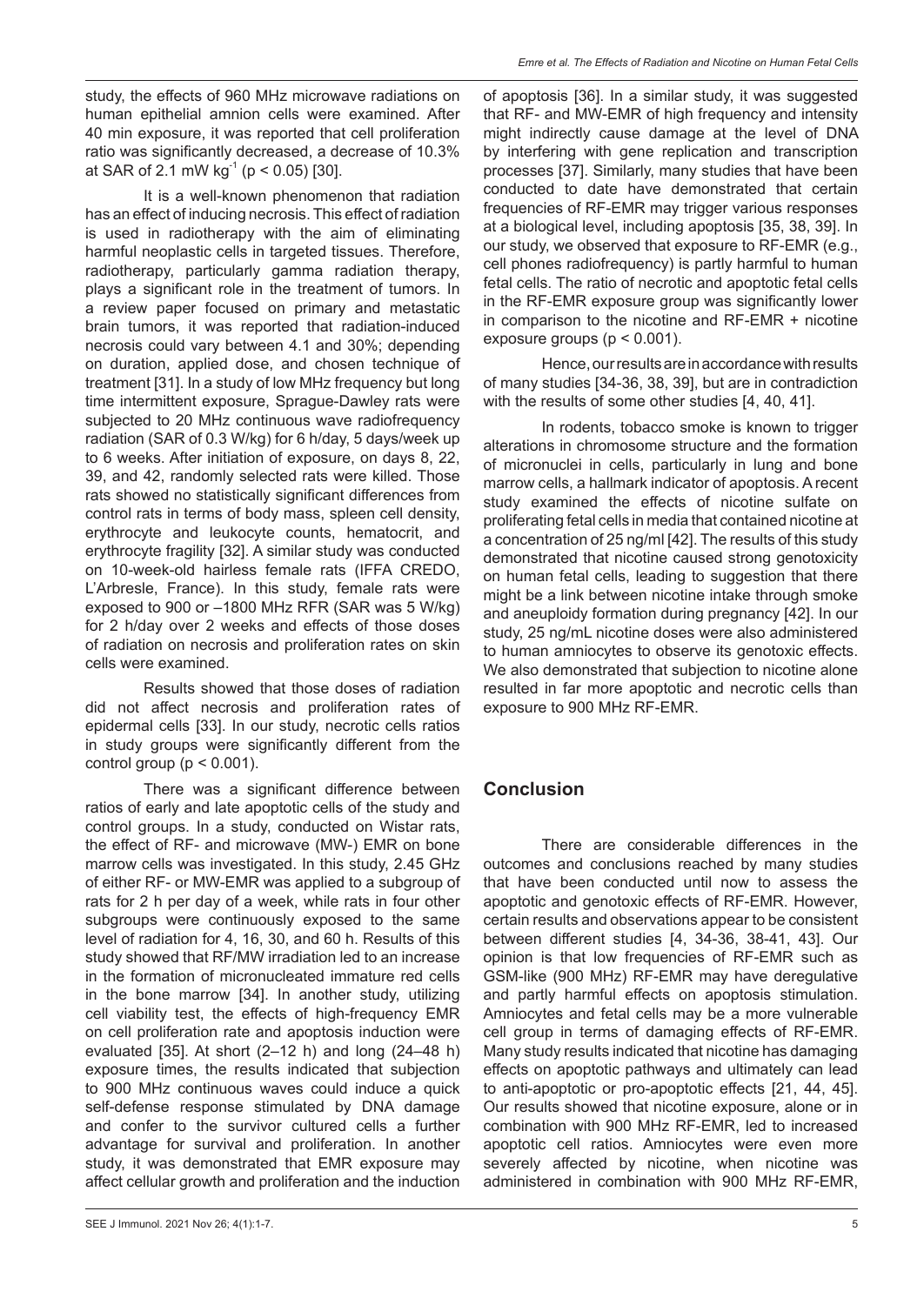due to created synergistic effect. More studies with different settings, exposure times, frequencies, and doses are needed to clarify net effects of exposures to nicotine and RF-EMR radiation, alone or in combination.

## **Acknowledgments**

This work was approved by Çukurova University Faculty of Medicine Non-Invasive Clinical Studies Ethics Committee, Decision number 30(21), at April 4, 2014.

## **Authors' Contributions**

Mustafa Emre and Salih Cetiner conceived, designed and performed the study. Ayper Boğa Pekmezekmek performed the experiments and wrote the paper. Erdal Tunc wrote the paper. Erdal Tunc – revisioned the paper.

## **References**

1. Elmore S. Apoptosis: A review of programmed cell death. Toxicol Pathol. 2007;35(4):495-516. https://doi. org/10.1080/01926230701320337

PMid:17562483

- 2. Kung G, Dai P, Deng L, Kitsis RN. A novel role for the apoptosis inhibitor ARC in suppressing TNFa-induced regulated necrosis. Cell Death Differ. 2014;21(4):634-44. https://doi.org/10.1038/ cdd.2013.195 PMid:24440909
- 3. Galluzzi L, Vitale I, Aaronson SA, Abrams JM, Adam D, Agostinis P, *et al*. Molecular mechanisms of cell death: Recommendations of the nomenclature committee on cell death. Cell Death Differ. 2018;25(3):486-541. https://doi.org/10.1038/ s41418-017-0012-4 PMıd:29362479
- 4. Dasdag S, Akdag MZ, Ulukaya E, Uzunlar AK, Ocak AR. Effect of mobile phone exposure on apoptotic glial cells and status of oxidative stress in rat brain. Electromagn Biol Med. 2009; 28(4): 342-54. https://doi.org/10.3109/15368370903206556 PMıd:20017625
- 5. Karadede B, Akdag MZ, Kanay Z, Bozbiyik A. The effect of 900MHz radiofrequency (RF) radiation on some hormonal and biochemical parameters in rabbits. J Int Dent Med Res. 2009;2:110-5.
- 6. Guler G, Tomruk A, Ozgur E, Seyhan N. The effect of radiofrequency radiation on DNA and lipid damage in nonpregnant and pregnant rabbits and their newborns. Gen Physiol Biophys. 2010;29(1):59-66. https://doi.org/10.4149/ gpb\_2010\_01\_59 PMıd:20371881
- 7. International Commission on Non-Ionizing Radiation

Protection. Guidlines for limiting exposure to time varying electric and magnetic fields (Up to 300 GHz). Health Phys. 1998;74(4):494-522.

PMıd:9525427

- 8. The Institute of Electrical and Electronics Engineers. Standards for Safety Levels with Respect to Human Exposure to Radio Frequency Electromagnetic Fields, 3 kHz to 300 GHz. The Institute of Electrical and Electronics Engineers;<br>2006 Available from: https://www.eeexplore.jeee.org/ Available from: https://www.eeexplore.ieee.org/ iel5/10830/34126/01626482 [Last accessed on 2019 Dec 08].
- 9. Aldad TS, Gan G, Gao XB, Taylor HS. Fetal radiofrequency radiation exposure from 800-1900 MHz-rated cellular telephones affects neurodevelopment and behavior in mice. Sci Rep. 2013;2:312. https://doi.org/10.1038/srep00312 PMıd:22428084
- 10. Doll R, Hill AB. Smoking and carcinoma of the lung. Preliminary report. Br Med J. 1950;2(4682):739-48. https://doi.org/10.1136/ bmj.2.4682.739

PMıd:14772469

11. Cardinale A, Nastrucci C, Cesario A, Russo P. Nicotine: Specific role in angiogenesis, proliferation and apoptosis. Crit Rev Toxicol. 2012;42(1):68-89. https://doi.org/10.3109/10408444.20 11.623150

PMıd:22050423

- 12. Warren GW, Singh AK. Nicotine and lung cancer. J Carcinog. 2013;12:1. https://doi.org/10.4103/1477-3163.106680 PMid:23599683
- 13. Holloway AC, Lim GE, Petrik JJ, Foster WG, Morrison KM, Gerstein HC. Fetal and neonatal exposure to nicotine in Wistar rats results in increased beta cell apoptosis at birth and postnatal endocrine and metabolic changes associated with Type 2 diabetes. Diabetologia. 2005;48(12):2661-6. https://doi. org/10.1007/s00125-005-0022-5 PMıd:16270195
- 14. Phillips DH. Smoking-related DNA and protein adducts in human tissues. Carcinogenesis. 2002;23(12):1979-2004. https://doi. org/10.1093/carcin/23.12.1979

PMıd:12507921

- 15. Hecht SS. Tobacco carcinogens, their biomarkers and tobaccoinduced cancer. Nat Rev. 2003;3(10):733-44. https://doi. org/10.1038/nrc1190 PMıd:14570033
- 16. International Agency for Research on Cancer. Tobacco smoking: Monographs on the Evaluation of Carcinogenic Risk of Chemicals to Humans. Tobacco Smoke and Involuntary Smoking. Vol. 38. Lyon, France: International Agency for Research on Cance; 2002. Available from: http://monographs. iarc.fr/ENG/Monographs/vol100E/mono100E-6.pdf [Last accessed on 2019 Jun 17].
- 17. Bruin JE, Petre MA, Lehman MA, Raha S, Gerstein HC, Morrison KM, *et al*. Maternal nicotine exposure increases oxidative stress in the offspring. Free Radic Biol Med. 2008;44(11):1919-25. https://doi.org/10.1016/j.freeradbiomed.2008.02.010 PMıd:18343235
- 18. Gorrod JW, Jacob P  $3<sup>rd</sup>$  editors. Determination of Nicotine and Related Compounds and their Metabolites. New York: Elsevier Science; 1999. p. 421-88.
- 19. World Health Organization. Reducing Risks, Promoting Healthy Life. The World Health Report. Geneva: World Health Organization; 2002. Available from: http://www.who.int/ whr/2002/en/whr02\_en.pdf [Last accessed on 2021 Sep 08].
- 20. Peto R, Lopez AD, Boreham, Thun JM, Heath C, Doll JR. Mortality from smoking worldwide. Br Med Bull 1996;52(1):12- 21. https://doi.org/10.1093/oxfordjournals.bmb.a011519 PMıd:8746293